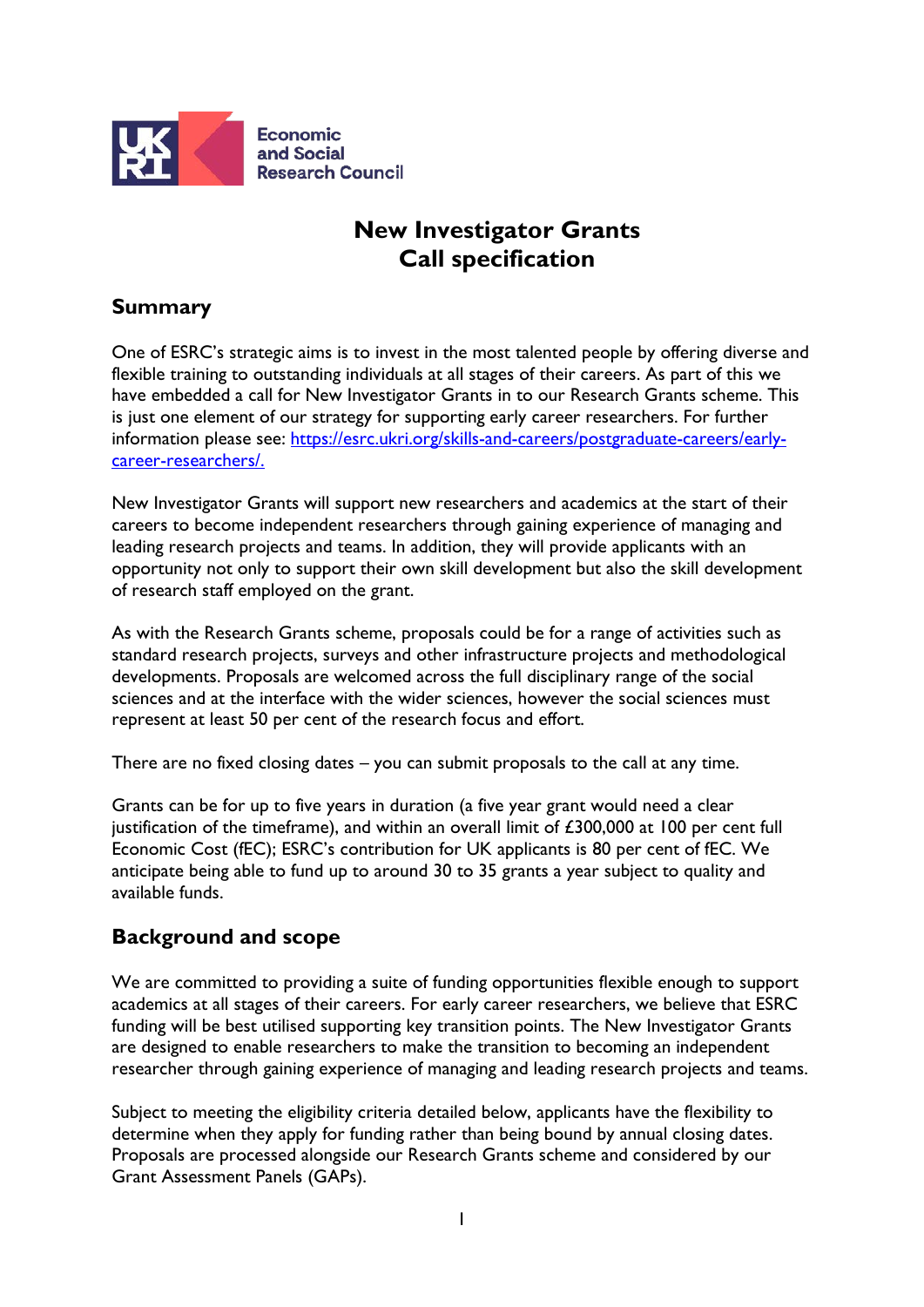The early career researcher must be the principal investigator on the proposal and must demonstrate how an award would have a demonstrable impact on their career progression to becoming an independent researcher.

This call is open to high-quality candidates from anywhere in the world but can only be held at UK research organisations eligible for Research Council funding. Please see <https://www.ukri.org/funding/how-to-apply/eligibility/> for more information.

Proposals are welcome in any topic which falls within the ESRC's remit and can be for basic, applied or strategic research. We welcome interdisciplinary proposals and recognise that many of the most pressing research challenges are interdisciplinary in nature, both within the social sciences and between the social sciences and other areas of research. However, we also remain committed to the support of excellent research within a single discipline.

Please note, whilst New Investigator grants are specifically aimed at supporting early career researchers, early career researchers are also eligible to apply to other ESRC funding opportunities including our research grant scheme. Please see our website for further information on current calls:<https://esrc.ukri.org/funding/funding-opportunities/>

### **Call details**

New Investigator Grants are designed to allow early career researchers to gain experience of research leadership and management and to formulate their plans for their research careers.

Co-investigators (Co-Is) are permitted on this call, and encouraged for interdisciplinary proposals or where a Co-I would provide specific technical expertise that is essential to the project. However, it must be clear that the PI is responsible for leading the project.

Associated studentships are not permitted on this call. However, applicants may wish to include provision for a research assistant(s). All requests for additional staff time, to develop staff management skills and assist in the completion of the proposed research project, must be fully justified.

Whilst the configuration of the research team should be informed by the proposed research, we expect that by the end of these awards the new investigator will be able to demonstrate their ability to lead research projects and teams. Applicants need to carefully consider how they can demonstrate their ability to manage people either through employing research staff on their award or from other relevant experience.

#### **Eligibility of research organisations**

All UK Higher Education Institutions are eligible to receive funds for research, postgraduate training and associated activities. The higher education funding councils for England, Wales, Scotland and Northern Ireland determine whether an organisation meets the criteria to be a Higher Education Institution.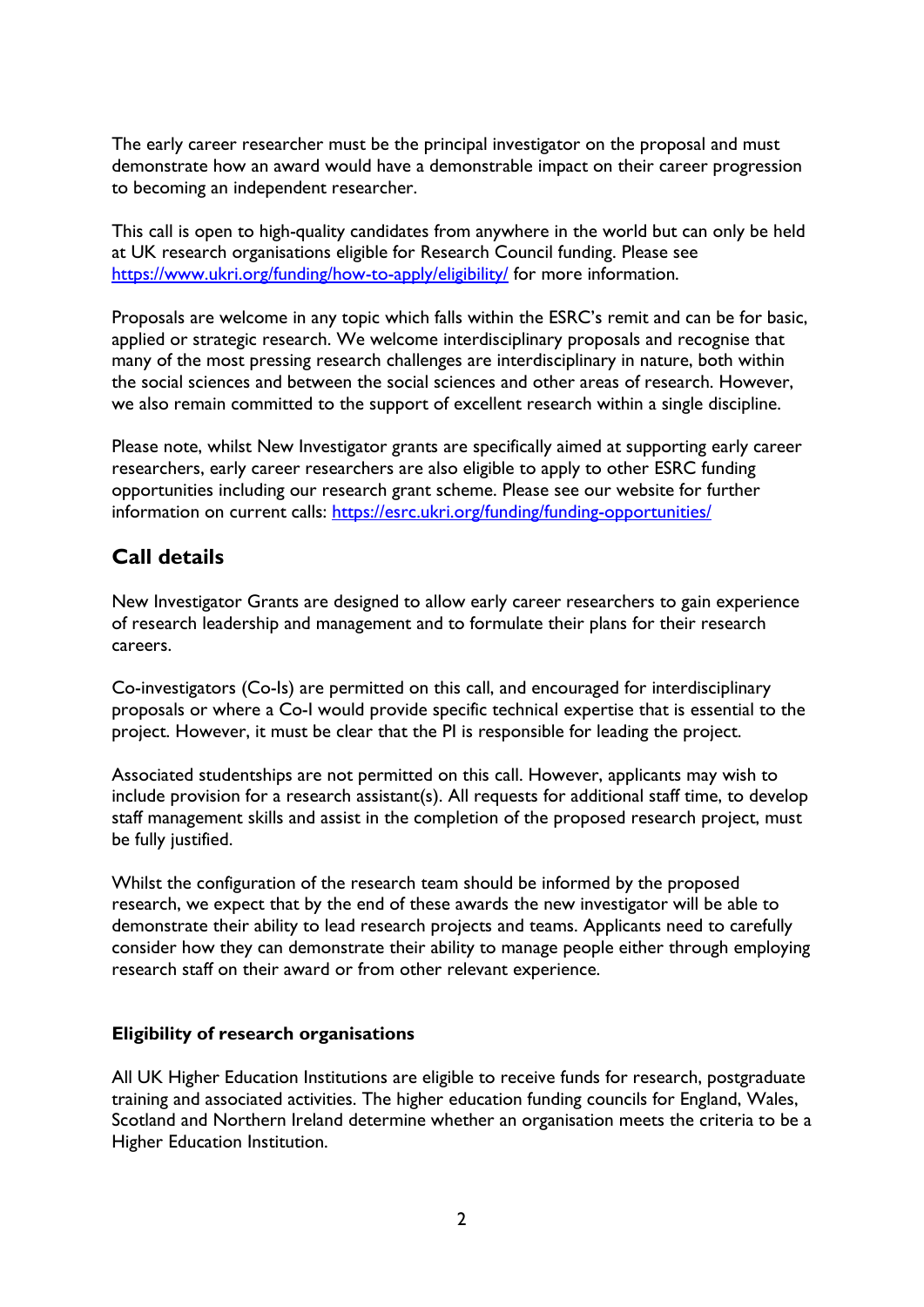Some independent research organisations (IROs) are also eligible for Research Council funding. The current list of eligible IROs can be downloaded at <https://www.ukri.org/funding/how-to-apply/eligibility/> .

#### **Eligibility of applicants**

The 'new investigator' must be the principal investigator who submits the proposal.

This call is open to high-quality candidates from anywhere in the world to enable them to further their research careers. However, all potential applicants must have the strong support of an eligible research organisation in the UK to host them if they are successful.

Applicants must meet the following eligibility criteria:

- Applicants cannot be current or former principal investigators on ESRC or other UKRI grants<sup>[1](#page-2-0)</sup>, except ESRC Postdoctoral Fellowships.
- As part of their proposal, applicants must articulate why they should be considered an early career researcher and how the award of a New Investigator grant will have a demonstrable impact on their trajectory to becoming an independent researcher $^2\!$  $^2\!$  $^2\!$
- Proposals must include a programme of skill development activities to support their continued development
- The call is open to applicants with or without a permanent academic post, subject to the above restrictions.
- Applicants who already hold a professorship will not be eligible to apply as there is an expectation that they have already obtained these research and management skills.

Funding already received from outside UKRI would not preclude an application to the New Investigator scheme. However, given the limited funding available, we would not normally expect someone who had already received funding through a scheme aimed at supporting their transition to becoming an independent researcher to apply. Applicants in this position must address how a New Investigator grant would add value to previous funding in terms of supporting their career development.

There is no minimum or maximum time commitment on the grant for the principal investigator, but reviewers will be looking to be assured that the proposal is compatible with the aims of the scheme in terms of leading and managing the project and team, and the associated skill development activities.

#### **Contributions of the host research organisation**

<span id="page-2-0"></span><sup>&</sup>lt;sup>1</sup> Where the primary purpose is to fund research. Those who have held grants where the primary purpose is not research (such as for seminars or networks) will need to clearly articulate why they should be considered eligible for this scheme.

<span id="page-2-1"></span> $<sup>2</sup>$  This scheme previously operated on the basis of having time bound eligibility criteria. This has now been</sup> removed in recognition of the increasing diversity in career trajectories but it is important to note that this remains a scheme for early career researchers. Please see the Frequently Asked Questions document for further information on this change: [https://www.ukri.org/wp-content/uploads/2020/12/ESRC-301020-Funding-Opp-](https://www.ukri.org/wp-content/uploads/2020/12/ESRC-301020-Funding-Opp-NewInvestigatorGrants-FAQ.pdf)[NewInvestigatorGrants-FAQ.pdf](https://www.ukri.org/wp-content/uploads/2020/12/ESRC-301020-Funding-Opp-NewInvestigatorGrants-FAQ.pdf)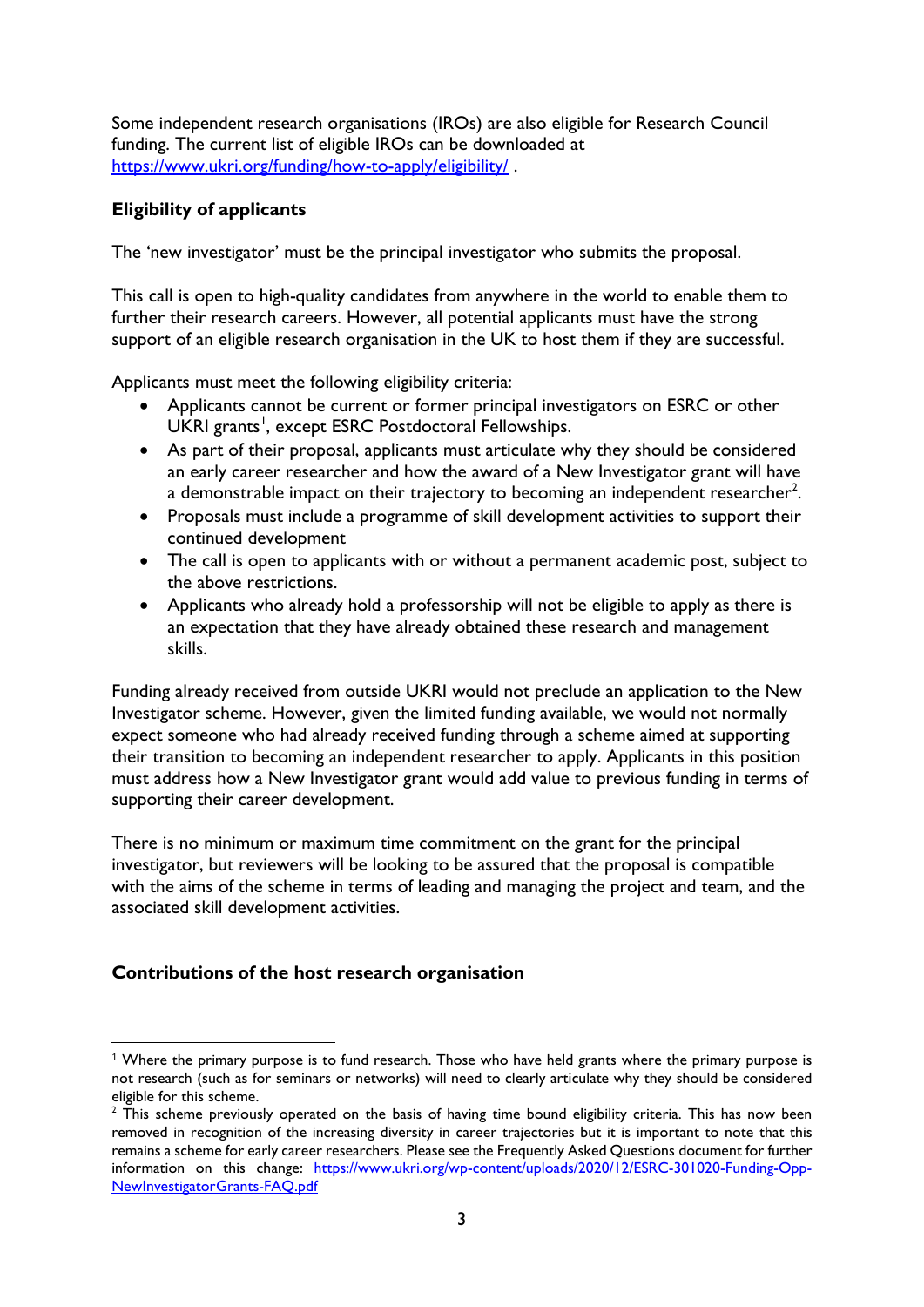We expect to see only a limited number of proposals from a single research organisation and organisations must have a process in place to support this. In submitting the proposal the RO is demonstrating its commitment to supporting an individual researcher's transition to the next stage of their academic career.

Beyond the standard support offered by a research organisation to an ESRC grant holder, we expect the following two aspects to be carefully considered by the proposed host organisation in supporting a New Investigator proposal:

#### **Provision of a mentor**

All applicants are required to have a named mentor based at the research organisation where the grant is to be held. The proposed mentor should be of high academic standing and have a strong interest in the applicant's field of research, but should not normally be the applicant's former PhD supervisor. The mentor should also be able to offer the applicant advice and assistance in developing their proposal, building suitable links with leading researchers in their field, as well as with potential beneficiaries and users of the applicant's research.

The role of the mentor is to support the work of the grant holder, both scientific and nonscientific, but the mentor will not be directly involved in running the project. Regular contact must be maintained between the grant holder and mentor through the course of the project, and the mentor will help the grant holder to review progress against agreed milestones, including the implementation of the training and development programme.

Costs for mentoring time cannot be claimed as part of these grants; they must be met as part of the host institution's contribution to the award.

#### **Provision of career development support**

The proposal must include a programme of research and skills development to ensure the applicant's continued progression towards being an independent researcher. The programme must be tailored to the individual needs of the applicant in light of their research and career goals in consultation between the applicant, their mentor and the host organisation.

It is likely that a programme of training and development activities will include aspects of project management, research methods development, knowledge exchange and user engagement, impact, national and international networking and research development.

Applicants must also demonstrate how they will identify, address and monitor the training needs of any staff employed on the grant.

#### **Mobility: UK and international**

As research is an increasingly international endeavour we are keen to support grant holders in developing links with leading researchers in their field both in the UK and internationally. We encourage research visits to one or more internationally leading research organisations - either in the UK or abroad - for the purposes of research collaboration, training, and/or access to data or other resources not available at the applicant's host organisation. The ESRC wants to encourage research proposals which use and develop international comparative methods. The opportunities provided for mobility should support this.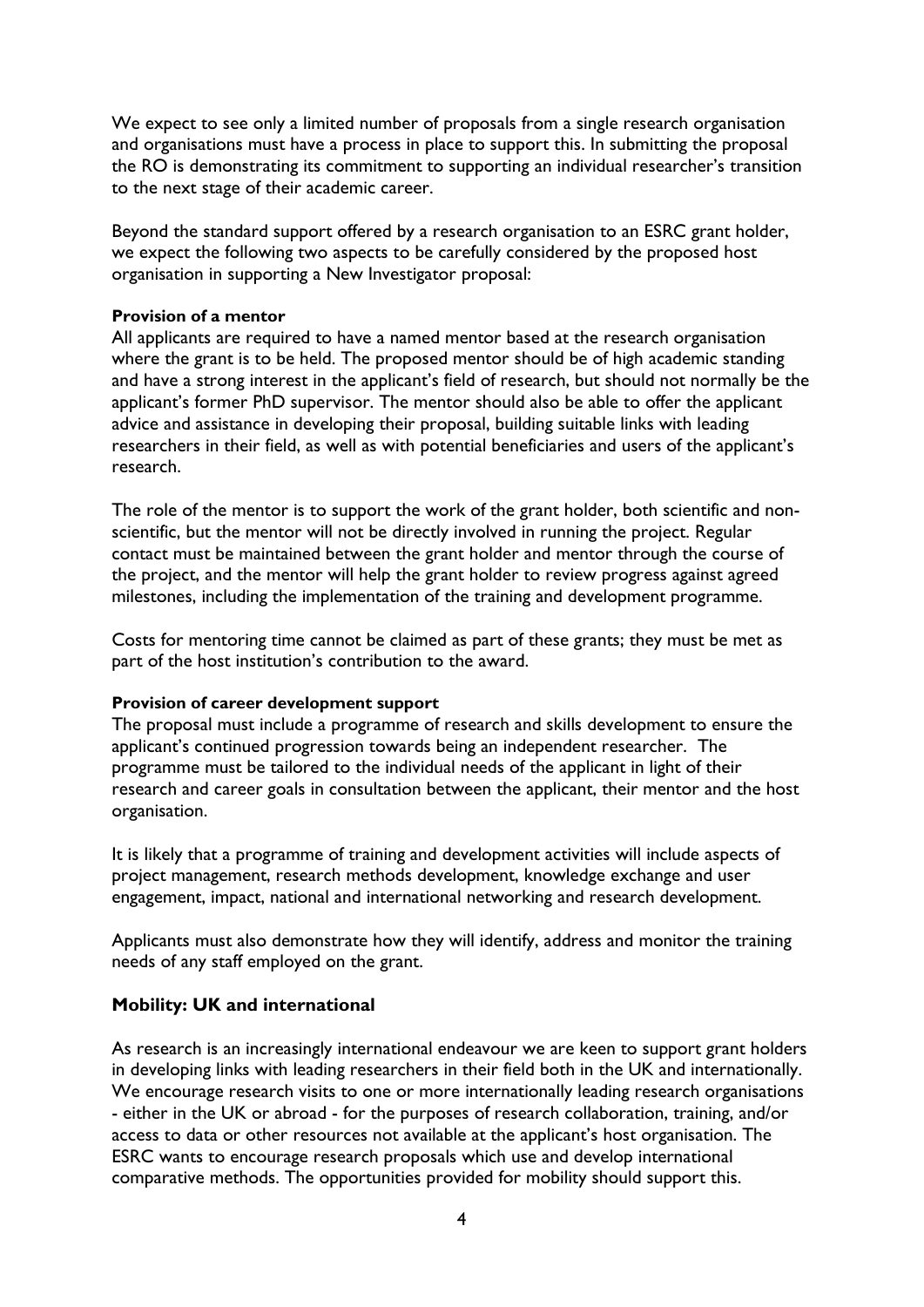Where a long-term overseas visit is planned, applicants are required to name a second mentor at the overseas host organisation. They must also articulate how the research team will be managed effectively whilst they are overseas. However, the majority of the grant holder's time should be in the UK at their host research organisation.

We also recognise that long-term mobility may be difficult or impossible for researchers with disabilities or caring responsibilities. Candidates will therefore not be disadvantaged for not including a mobility element. In those instances, applicants may wish to consider alternative mechanisms for enhancing collaboration through their grant, such as hosting short visits from collaborators, or using information technology to develop and sustain collaborations.

#### **Knowledge exchange and collaboration**

We are committed to knowledge exchange and encouraging collaboration between researchers and the private, public and civil society sectors. Collaborative working benefits both the researchers and the individuals/organisations involved. Through collaboration, partners learn about each other's expertise, share knowledge and gain an appreciation of different professional cultures. Collaborative activity can therefore lead to a better understanding of the ways that academic research can add value and offer insights to key issues of concern for policy and practice.

Knowledge exchange should not be treated as an 'add-on' at the end of a research project, but considered before the start and built into a project.

#### **Impact**

We expect that our researchers will have considered the potential scientific, societal and economic impacts of their research.

ESRC applicants should actively consider how these impacts can be maximised and developed within their proposal. Applicant's plans to maximise and develop the potential impacts of their research will form part of the peer review and assessment process.

Opportunities for making an impact may arise, and should be taken, at any stage during the research lifecycle: the planning and research design stage: the period of funding for the project, and all activities that relate to the project up to - and including - the time when funding has ended. The research lifecycle therefore includes knowledge exchange and impact activities - including reporting and publication, and the archiving, future use, sharing, and linking of data. It is important that researchers have in place a robust strategy for maximising the likelihood of impact opportunities and their own capacity for taking advantage of these.

It is important to set out how you intend to identify and actively engage relevant users of the research and stakeholders (within and beyond the academic community including, for instance, the public sector, private sector, civil society or the wider public in general) and include evidence of any existing engagement with relevant end users. You should articulate a clear understanding of the context and needs of these users and consider ways for the proposed research to meet or impact upon these needs. The proposal should also outline how the legacy of proposed activity will be managed to engage beneficiaries and increase the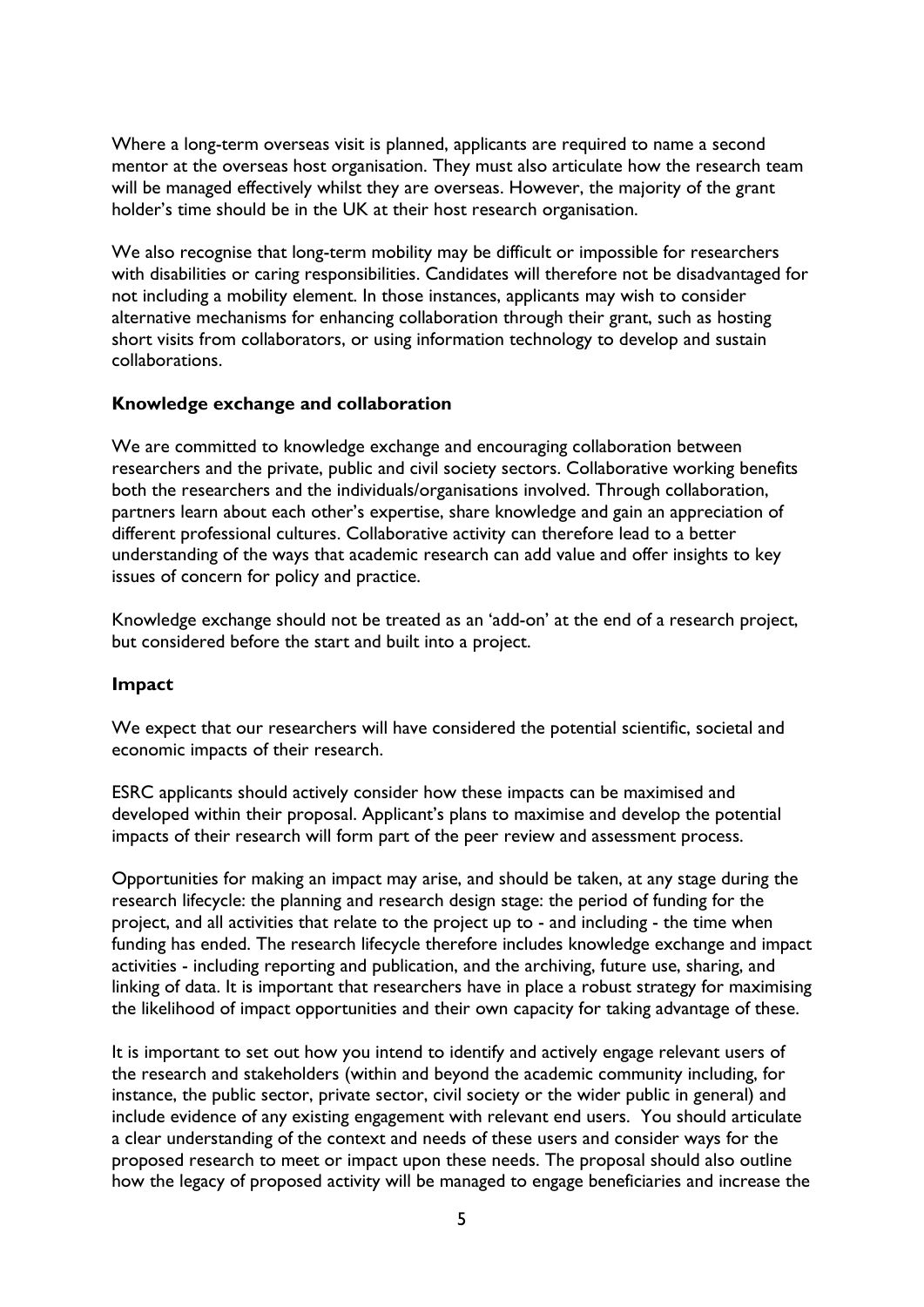likelihood of its impact in providing lasting value to participants, stakeholders and the wider social science community.

To be effective, all communication, engagement and impact activities must be planned in detail and properly resourced in the proposal.

Excellent research without obvious or immediate societal or economic impact will not be disadvantaged in the peer review and assessment process. If you consider that your research has no obvious or immediate societal or economic impact, you should explain your reasoning in the Case for Support.

The ESRC's Impact Toolkit gives you detailed advice on how to achieve the maximum impact for your work. The toolkit includes information on developing an impact strategy, promoting knowledge exchange, public engagement and communicating effectively with your key stakeholders: [https://esrc.ukri.org/research/impact-toolkit/.](https://esrc.ukri.org/research/impact-toolkit/)

#### **COVID-19 Guidance for Applicants**

#### **Accounting for the unknown impacts of COVID-19**

UKRI acknowledges that it is a challenge for applicants to determine the future impacts of COVID-19 while the pandemic continues to evolve. Applications should be based on the information available at the point of submission and, if applicable, the known application specific impacts of COVID-19 should be accounted for. Where known impacts have occurred, these should be highlighted in the application, including the assumptions/information at the point of submission. There is no need to include contingency plans for the potential impacts of COVID-19. Requests for travel both domestically and internationally can be included in accordance to the relevant scheme guidelines, noting the above advice.

(Reviewers will receive instructions to assume that changes that arise from the COVID-19 pandemic, post-submission, will be resolved and complications related to COVID-19 should not affect their scores. Where an application is successful, any changes in circumstances that affect the proposal will be managed as a post-award issue.)

#### **Research ethics**

As the principal funding agency for UK social science research we require that the research we support is designed and conducted in such a way that it meets certain ethical principles, and is subject to proper professional and institutional oversight in terms of research governance.

As an important source of public funds for social science research and as a body charged with encouraging, supporting, undertaking and advising on such research, the ESRC recognises that it has a special obligation towards the general public and academic community to ensure that the research which it funds is carried out to a high ethical standard.

We have agreed a Framework for Research Ethics that all submitted proposals have to comply with. Further details about the Framework for Research Ethics and guidance on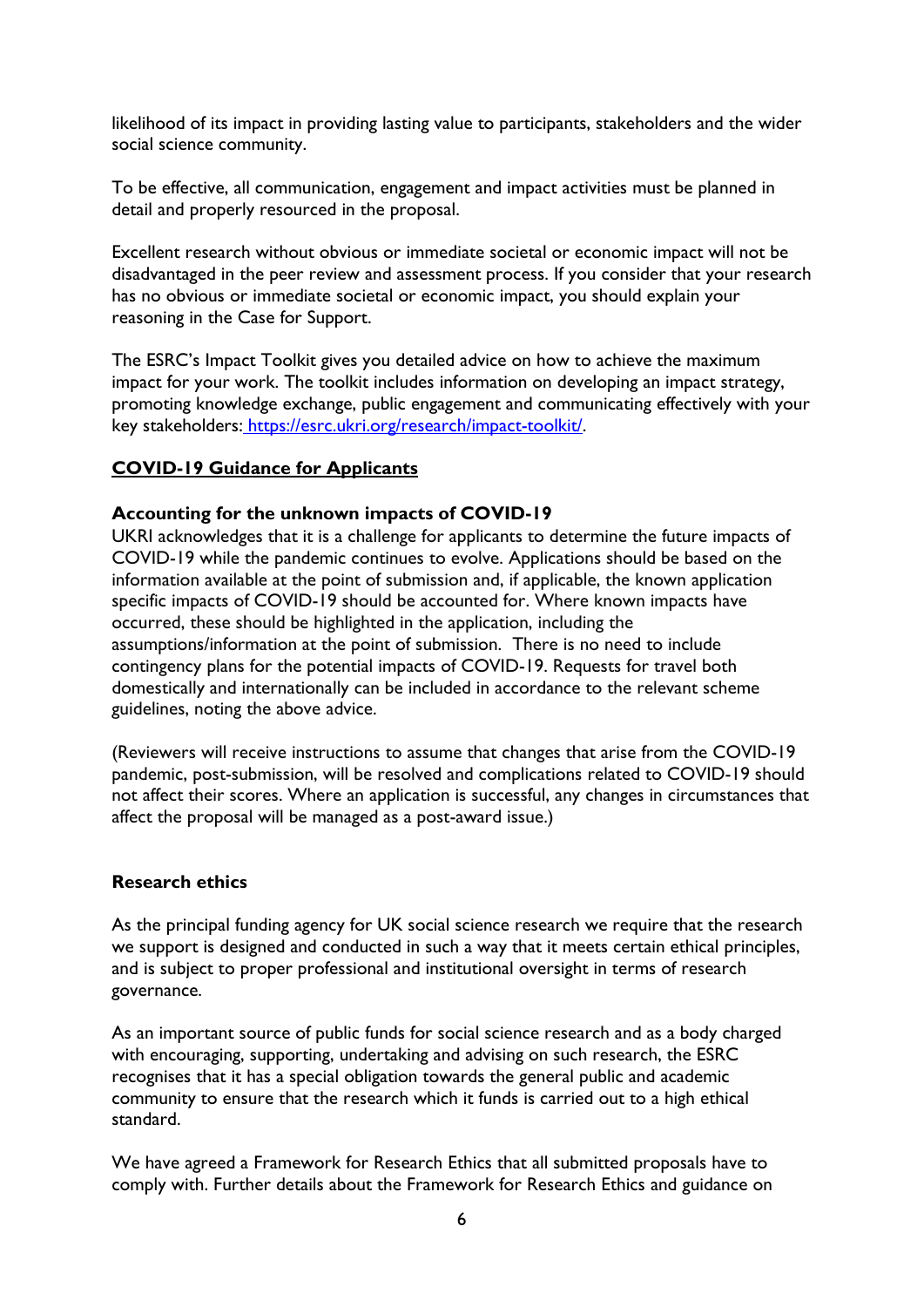compliance (together with links to other web-based resources on research ethics) may be found at [https://esrc.ukri.org/funding/guidance-for-applicants/research-ethics/.](https://esrc.ukri.org/funding/guidance-for-applicants/research-ethics/)

### **Open access**

We are committed to ensuring that our research community makes the outputs from ESRC-funded research publicly available. The Research Councils UK (RCUK) open access policy came into force on 1 April 2013, and ESRC-funded researchers are expected to comply with this policy. The payment of article processing charges (APCs) and other publication charges related to ESRC-funded research are supported through RCUK open access block grants which are provided to eligible research organisations.

# **How to apply**

The call will operate alongside ESRC's Research Grants open call (https://esrc.ukri.org/funding/funding-opportunities/research-grants/ ). Following peer review, projects will be assessed by the Grants Assessment Panels (GAP) who will make recommendations on which proposals to fund. Following the panel recommendations, the Grants Delivery Group will make final funding decisions. For more information on the assessment process please see https://esrc.ukri.org/about-us/governance-and-structure/esrccouncil/responsive-mode-grant-assessment-process/ .

GAPs meet in March, July and November of each year. The new investigator grant annual budget will be around £7.5 million. It is expected that 10 to 12 proposals will be funded at each GAP round, therefore we expect around 35 grants will be funded each year (dependent on quality and available funds).

Proposals can be submitted at any time and there are no set closing dates; however given the annual funding levels and expected number of grants to be funded at each GAP round, applicants are required to carefully consider the timing of their proposal. Large volumes of proposals will adversely affect success rates at each GAP round and will count towards the demand management statistics of the applicant's research organisation.

Please see the Je-S guidance notes for applicants for more information on how to apply to this call: <https://esrc.ukri.org/funding/funding-opportunities/new-investigator-grants/>

# **The assessment criteria**

Applications to the new investigator grant scheme are processed alongside our standard grant scheme. For further information on the assessment process, please refer the call for our research grant scheme:

[https://esrc.ukri.org/files/funding/funding-opportunities/research-grants-open-call-call](https://esrc.ukri.org/files/funding/funding-opportunities/research-grants-open-call-call-specification/)[specification/](https://esrc.ukri.org/files/funding/funding-opportunities/research-grants-open-call-call-specification/)

## **Assessment criteria**

Proposals will be assessed against the following criteria:

- Originality, potential contribution to knowledge
- Research design and methods